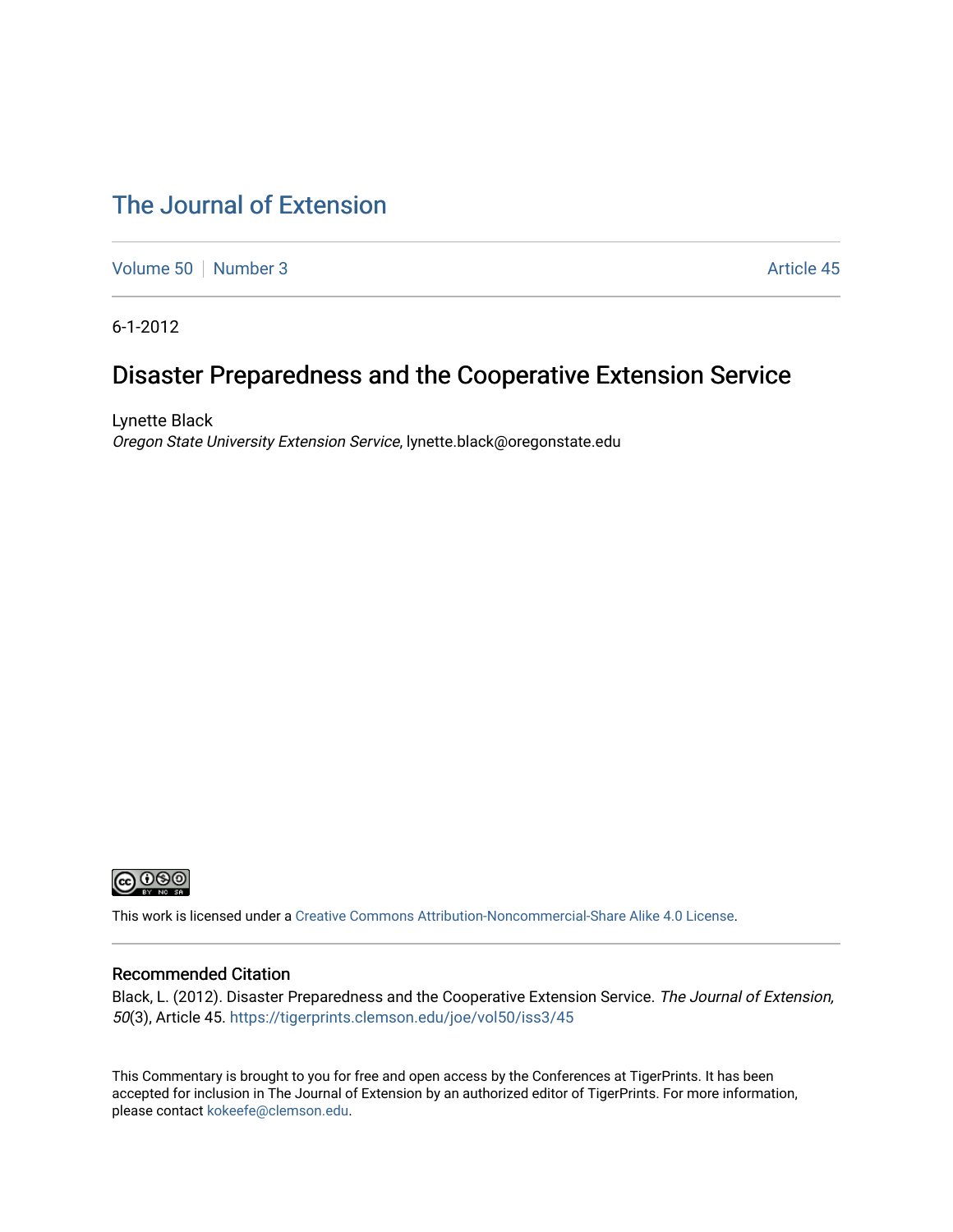

**June 2012 Volume 50 Number 3 Article Number 3COM1**

[Return to Current Issue](http://www.joe.org/joe/2012june/)

### **Disaster Preparedness and the Cooperative Extension Service**

**Lynette Black** 4-H Youth Educator Oregon State University Extension Service Wasco County The Dalles, Oregon [lynette.black@oregonstate.edu](mailto:lynette.black@oregonstate.edu)

*Abstract: This past decade has recorded an increase in catastrophic events that have led to dramatic changes for Americans. The wake of these disasters has resulted in many lessons being learned. These lessons have been captured by Homeland Security in the First Edition of the National Preparedness Goal. Extension is uniquely positioned to assist with community disaster preparedness, mitigation, and response efforts as outlined in the National Preparedness Goal. This article captures examples of Extension's involvement in the disaster realm and encourages additional work in the many aspects of community emergency preparedness.*

#### **Introduction**

According to Save the Children, an independent children's advocacy organization, the catastrophic events of the last 10 years have changed the United States of America forever. They have declared the years between 2000 and 2010 the "Disaster Decade" (Save the Children, 2009). Then in 2011 the United States experienced a surge in disasters, including historical levels of flooding, numerous sizable tornadoes, and extreme wildfires. These events have brought into further focus the need for community disaster planning, including a special emphasis on vulnerable populations. In September 2011, Homeland Security released the first National Preparedness Goal. This goal is defined by five mission areas: Prevention, Protection, Mitigation, Response, and Recovery, and includes a focus on previously underserved populations, including youth (United States Department of Homeland Security, 2011). The Cooperative Extension Service, including 4-H, the largest youth organization in the United States, is a strong candidate to assist our nation in preparing for disasters.

#### **What We Know**

The New York City terror attacks in 2001 ushered in a renewed interest in disaster preparedness for local, state, and federal government and American citizens. The federal government mandated all state and local governments to create a disaster response plan. Then, just 4 years later, these plans were tested by the worst natural disaster in the history of the United States. Hurricane Katrina hit the Gulf Coast and virtually destroyed an entire region, leaving a lasting impact on the affected families and children. In anticipation of the storm, 1.2 million Gulf Coast residents evacuated; 163,105 children were displaced following the storm; and 50,000 children in the region did not attend school during the 2005-2006 school year. Six months after the storm, the last of the 5,192 children were united with their family (Save the Children, 2010). As a result of the 2005-06 hurricane years, the importance of community emergency preparedness came to light. "Community preparedness for disasters in a key factor in community response when an event occurs, as poor preparation can slow response, leads to confusion about what the roles of different agencies are in the response, and possibly even increase total damage" (Evans & Wiens, 2004).

The long-term effects of this disaster also pointed to the importance of preparedness efforts being focused not only on physical safety and recovery, but also on mental well-being. Studies indicate just how vulnerable children are to the mental health side effects of a disaster (Pynoos,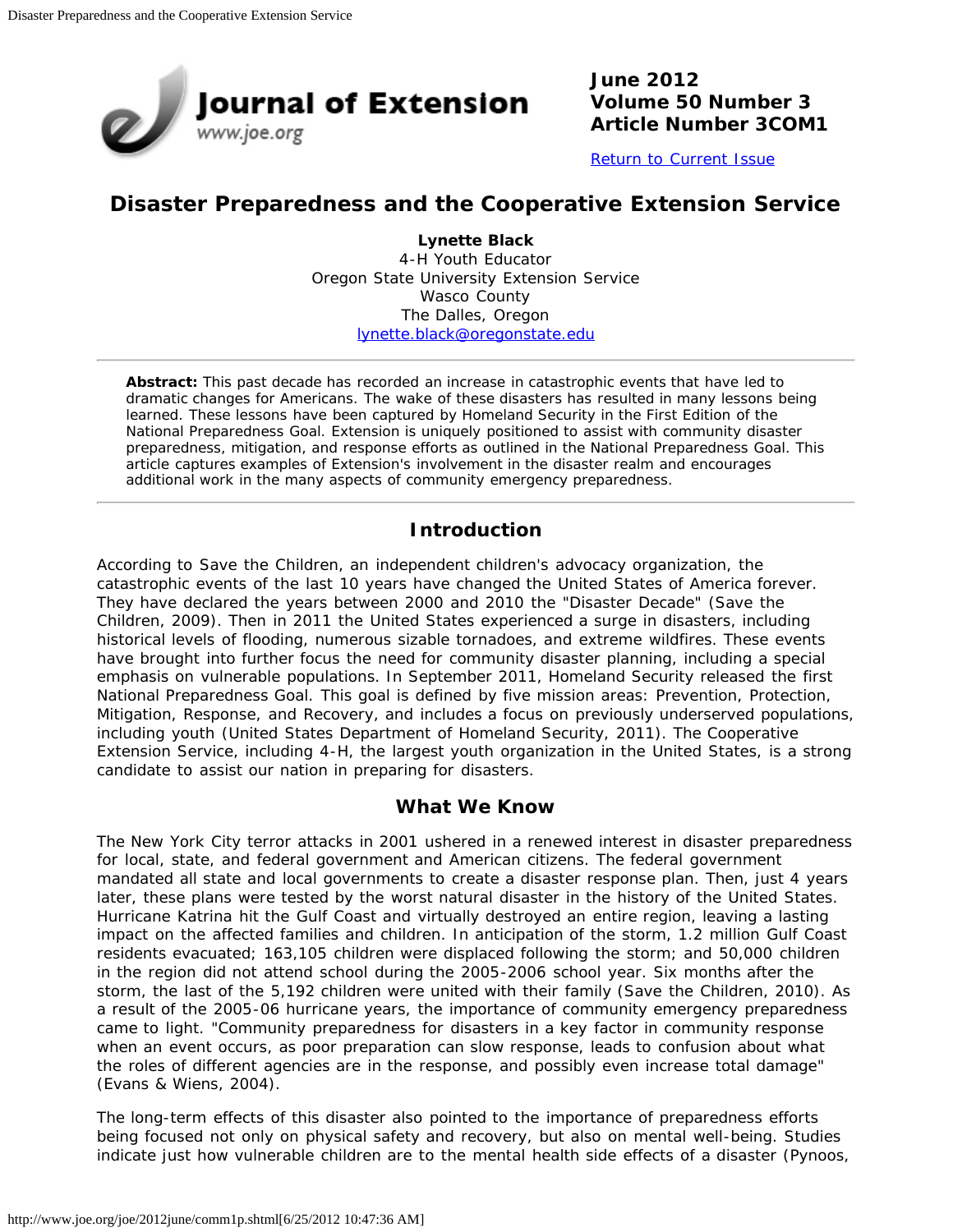Goenjian, & Steinberg, 1995; Hizli, Taskintuna, Isikli, Kilic, & Zileli, 2009). These studies also reveal opportunities for youth professionals to mitigate these outcomes both before and after a disaster.

Additional lessons learned from this disastrous event led to the National Commission on Children and Disasters' 2010 report to the President and Congress. This report outlines specific recommendations designed to close the gaps in existing disaster plans in an effort to make them more responsive to the needs of children (National Commission on Children and Disasters, 2010). Their 32 recommendations include suggestions in 11 topic areas including child care and education. Extension can and should help the government with the implementation of many of these recommendations.

### **How Extension Is and Can Be Involved**

In September of 2010, the first National Summit on Youth Preparedness was held in Washington, DC. This summit brought representatives from non-profits, government, faith-based organizations, business, and academia together to discuss youth preparedness. Extension was represented through the 4-H Youth Development program. Interestingly, the feedback survey found that 74% of respondents felt youth preparedness education was a "useful way of getting crucial information into households and making the entire household safer and more prepared" (United States Department of Homeland Security, 2010)—the 4-H way!

The 4-H Youth Development program is also involved in preparing our youth through the Teen Community Emergency Response Team (CERT) program. The CERT program trains youth/adults to prepare for, stay safe during, and respond following a disaster. CERT members work to educate the community and can provide critical support before the first responders arrive. 4-H offers the Teen CERT program in several states. Expansion of this 4-H program would prove to be a valuable resource to the communities in which they operate. Evaluations of the 4-H Teen CERT program indicate participants have increased the preparedness levels in their families through the development of survival kits, communication plans, and family disaster plans. They also indicate an increase in the knowledge and skills needed to stay save during and respond following a disaster.

Another successful youth/adult program involved a group of Extension personnel from across the United States who developed the Alert, Evacuate and Shelter (AES) program. Youth and adult teams from 46 counties were trained to use geospatial technology to map shelter locations and evacuation routes. Following the training, youth and adult teams returned home to work with local government and community agencies to ascertain community-mapping needs for improved emergency preparedness, and many became involved in local CERT program. Evaluation of the AES Program revealed a major shift in thinking about the positive potential level of involvement of youth in emergencies. Teens have proven to be valuable resources in emergency preparedness, not only as ways to reach their families and communities, but also through geospatial technology (Powell, Smith, & Black, 2009).

The Extension Disaster Education Network (EDEN), created in 1994, is a collaborative multi-state effort by Extension Services across the country to help Extension personnel facilitate preparedness and response services for citizens. Land-grant institutions across the United States and its territories are members of this organization, with each institution appointing EDEN representatives. The EDEN website <[http://eden.lsu.edu>](http://eden.lsu.edu/) is a portal to disaster-related resources for Extension personnel to share with their clientele that will help them prepare for, stay safe during, and recover from disasters. Several disaster-related educational programs are available through EDEN. One example is the Family Preparedness training, a classroom program developed to teach families and individuals how to make family disaster kits, develop a family disaster plan, and be informed about and prepared for various disasters. These resources should be used to help organizations and government fill some of the family and child oriented gaps in state and local disaster plans.

The newly released National Preparedness Goal is defined by five mission areas: Prevention, Protection, Mitigation, Response, and Recovery. Homeland Security clearly states attainment of the goal requires all levels of government, all types of organizations, and all individuals and communities to be actively seeking the necessary education and participating in activities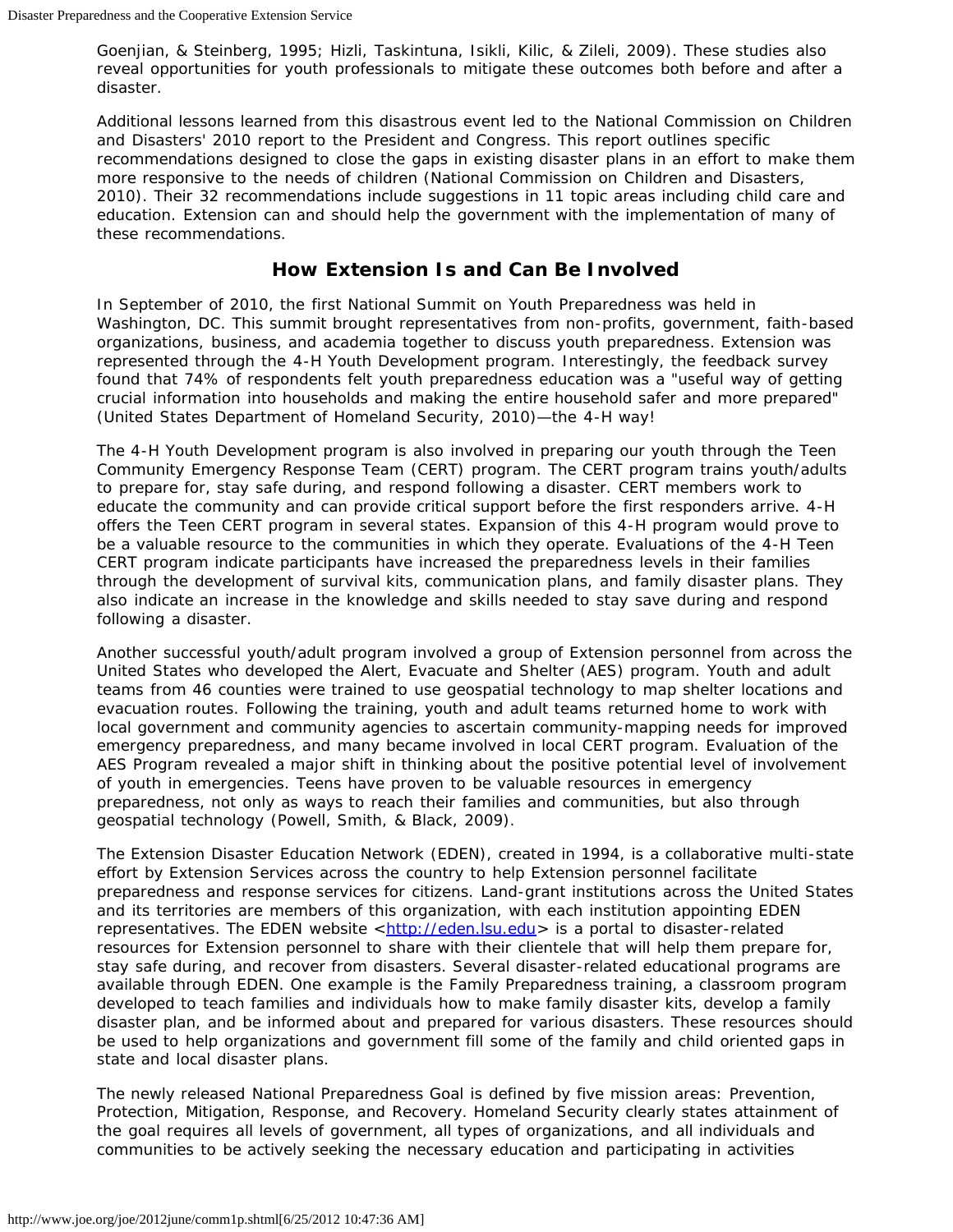supporting national preparedness (United States Department of Homeland Security, 2011). Extension has been most active in the recovery mission of the goal and is in the position to expand involvement into additional mission areas.

### **Where Do We Go from Here?**

As mentioned in the *JOE* article "True Colors Shining Through: Cooperative Extension Strengths in Time of Disaster" (Cathey, Coreil, Schexnayder, & White, 2007), major strengths of Extension are the dedicated Extension personnel and the Extension model that includes partnerships, statewide networks of offices, and a unique focus on assessing human and community needs. In addition, in a *JOE* article author, Carolyn Washburn, urges Extension staff to become members of the local emergency preparedness teams and work toward establishing Extension as a valuable resource before, during, and after a disaster (Washburn, 2006). These points remain relevant today.

The Extension Disaster Education Network links land-grant institutions with disaster management. The efforts of EDEN representatives have provided the "foot in the door" needed to work in the field and serves as a portal for disaster focused resources. The EDEN coordinator for Louisiana was part of disaster response personnel at the state Emergency Operations Center following Katrina. She served as liaison between Louisiana Cooperative Extension Service and other agencies in coordinating collaborative efforts (Cathey, Coreil, Schexnayder, & White, 2007). The August 1999 *JOE* article "Extension Disaster Education Network Helps CES Prepare, Communicate" explains how Extension through the resources available from EDEN can serve their stakeholders in their time of need (Koch, 1999).

Extension has gained ground in helping communities prepare and recover from disasters, yet more work needs to be done. Reports including the 2011 National Preparedness Goal and the National Commission on Children and Disasters' 2010 Report to the President and Congress have outlined areas where this organization can provide valuable input for state and local emergency response plans. In addition, EDEN has opened the door for Extension personnel to work in the emergency management field. Now it is up to each Extension Service to make a pledge to help our communities emerge from the next disaster in good physical, mental, and financial health.

#### **References**

Cathey, L., Coreil, P., Schexnayder, M., & White, R. (2007). True colors shining through: Cooperative Extension strengths in time of disaster. *Journal of Extension* [On-line], 45(6) Article 6COM1. Available at: <http://www.joe.org/joe/2007december/comm1.php>

Evans, G. & Wiens, B. (2004). *Triumph over tragedy, A community response to managing trauma in times of disaster and terrorism, Second edition*. National Rural Behavioral Health Center, University of Florida. Retrieved from: [http://www.nrbhc.phhp.ufl.edu/disaster/triumph](http://www.nrbhc.phhp.ufl.edu/disaster/triumph-over-tragedy/)[over-tragedy.](http://www.nrbhc.phhp.ufl.edu/disaster/triumph-over-tragedy/)

Hizli, F., Taskintuna, N., Isikli, S., Kilic, C., & Sileli, L. (2009). Predictors of Posttrumatic stress in children and adolescents. *Children and Youth Services Review*, 31(3), p.349-354.

Koch, B. (1999). Extension Disaster Education Network helps CES prepare, communicate. *Journal of Extension* [On-line], 37(4) Article 4IAW1. Available at: <http://www.joe.org/joe/1999august/iw1.php>

National Commission on Children and Disasters. (*2010).* Report to the President and Congress, Oct. 2010. Retrieved from: <http://cybercemetery.unt.edu/archive/nccd/20110427002908/>

Powell, P., Smith, M., & Black, L. (2009). Involving youth in community emergency preparedness, Impacts of a multi-state initiative. *Journal of Youth Development Bridging Research and Practice*, 4(4). Retrieved from: [http://web.memberclicks.com/mc/page.do?](http://web.memberclicks.com/mc/page.do?sitePageId=101250&orgId=nae4a) [sitePageId=101250&orgId=nae4a](http://web.memberclicks.com/mc/page.do?sitePageId=101250&orgId=nae4a)

Pynoos, R., Goenjian, A., & Steinberg, A. (1995). Strategies of disaster intervention for children and adolescents. In S.E. Hobfoll, & M.W. deVries (Eds.), *Extreme stress and communities:*